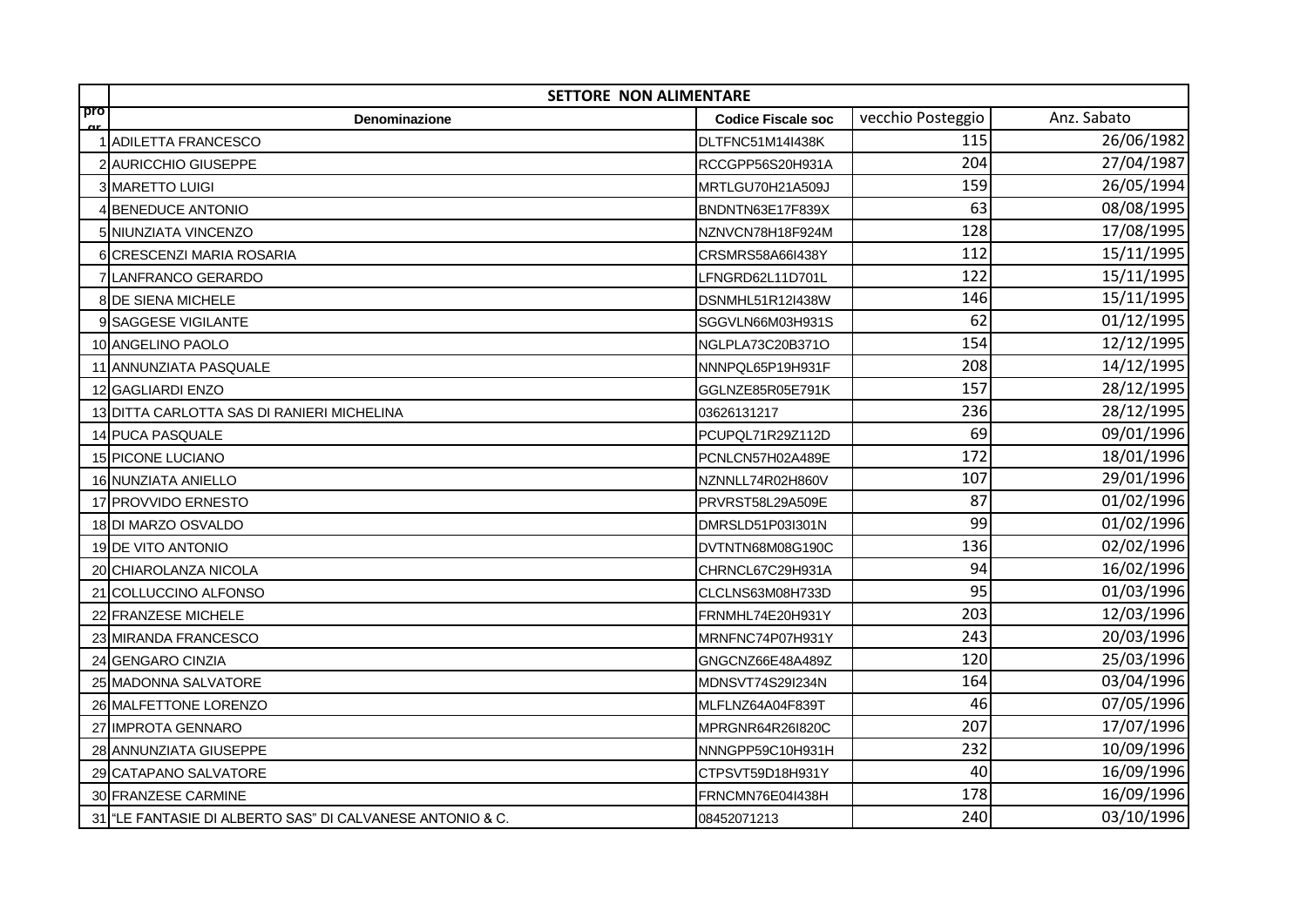| 32 VESTALE GIUSEPPE                              | VSTGPP53C23H931X | 194 | 21/10/1996 |
|--------------------------------------------------|------------------|-----|------------|
| 33 FREZZA ANTONIO                                | FRZNTN56L13B905D | 102 | 31/10/1996 |
| 34 ABETE GIUSEPPE                                | BTAGPP56H12A489U | 155 | 12/11/1996 |
| 35 CHIAROLANZA RAFFAELE                          | CHRRFL80C16l073U | 104 | 27/11/1996 |
| 36 PREVETE TOMMASO                               | PRVTMS63P17G283U | 50  | 06/12/1996 |
| 37 F.LLI MARIGLIANO DI MARIGLIANO ANTONIO s.a.s. | MRGNTN55A06H860B | 58  | 18/12/1996 |
| 38 SIMONETTI FRANCESCO                           | SMNFNC60D16G283F | 138 | 30/12/1996 |
| 39 PRISCO LUIGI                                  | PRSLGU60H02G190B | 52  | 02/01/1997 |
| 40 TRAPANESE ALFONSINA                           | TRPLNS63E48C361S | 77  | 30/01/1997 |
| 41 LEONE DOMENICO                                | LNEDNC62L13G190S | 41  | 31/01/1997 |
| 42 ESPOSITO GENNARO                              | SPSGNR83T10F839M | 215 | 03/02/1997 |
| 43 DI PALMA LUIGI                                | DPLLGU69H23G190I | 64  | 14/02/1997 |
| 44 DE MARE MAURIZIO                              | DMRMRZ81P21F839P | 241 | 18/02/1997 |
| 45 TOMMASEO ESPEDITO GIOVANNI                    | TMMEDT65S29G762V | 224 | 24/02/1997 |
| 46 PIZZO CIRO                                    | PZZCRI58R23G190T | 161 | 10/03/1997 |
| 47 DI NUZZO MICHELE                              | DNZMHL62M04C558K | 156 | 20/03/1997 |
| 48 FINIZIO GIOVANNI                              | FNZGNN58E08F839D | 61  | 09/04/1997 |
| 49 ESPOSITO FARAONE GIUSEPPE                     | SPSGPP72H21F839T | 73  | 16/04/1997 |
| 50 PAGANO DOMENICO                               | PGNDNC55A25K931P | 45  | 22/05/1997 |
| 51 CAPUTO VINCENZO                               | CPTVCN57D06A101L | 110 | 26/05/1997 |
| 52 CARPENTIERO GIOVANNI                          | CRPGNN45B13A509Q | 141 | 11/06/1997 |
| 53 NAPPO MICHELE                                 | NPPMHL59P27H931X | 144 | 20/06/1997 |
| 54 BIANCO FERDINANDO                             | BNCFDN72D07L142C | 230 | 18/07/1997 |
| 55 PASQUARIELLO DOMENICO                         | PSQDNC70A03D671Y | 76  | 28/08/1997 |
| 56 VERGONE ANGELO                                | VRGNGL62R08H931A | 44  | 11/09/1997 |
| 57 AMARANTE PASQUALE                             | MRNPQL76D16B076B | 70  | 12/09/1997 |
| 58 DI MARZO GUIDO RENATO                         | DMRGRN56B12l31L  | 89  | 24/09/1997 |
| 59 NEVOLA CARMINE                                | NVLCMN61H11A509Q | 103 | 07/11/1997 |
| 60 PRISCO SALVATORE                              | PRSSVT63A09G190F | 51  | 24/11/1997 |
| 61 DG STYLE SRLS<br>L.R. DAMIANI BRIGIDA         | DMNBGD57T45B619R | 117 | 02/12/1997 |
| 62 ANNUNZIATA FRANCESCO                          | NNNFNC61H02H931T | 234 | 04/12/1997 |
| 63 RANIERI ANGELA                                | RNRNGL70S55H931Q | 191 | 12/03/1998 |
| 64 DI NUZZO MICHELE                              | DNZMHL62M04C558K | 169 | 30/03/1998 |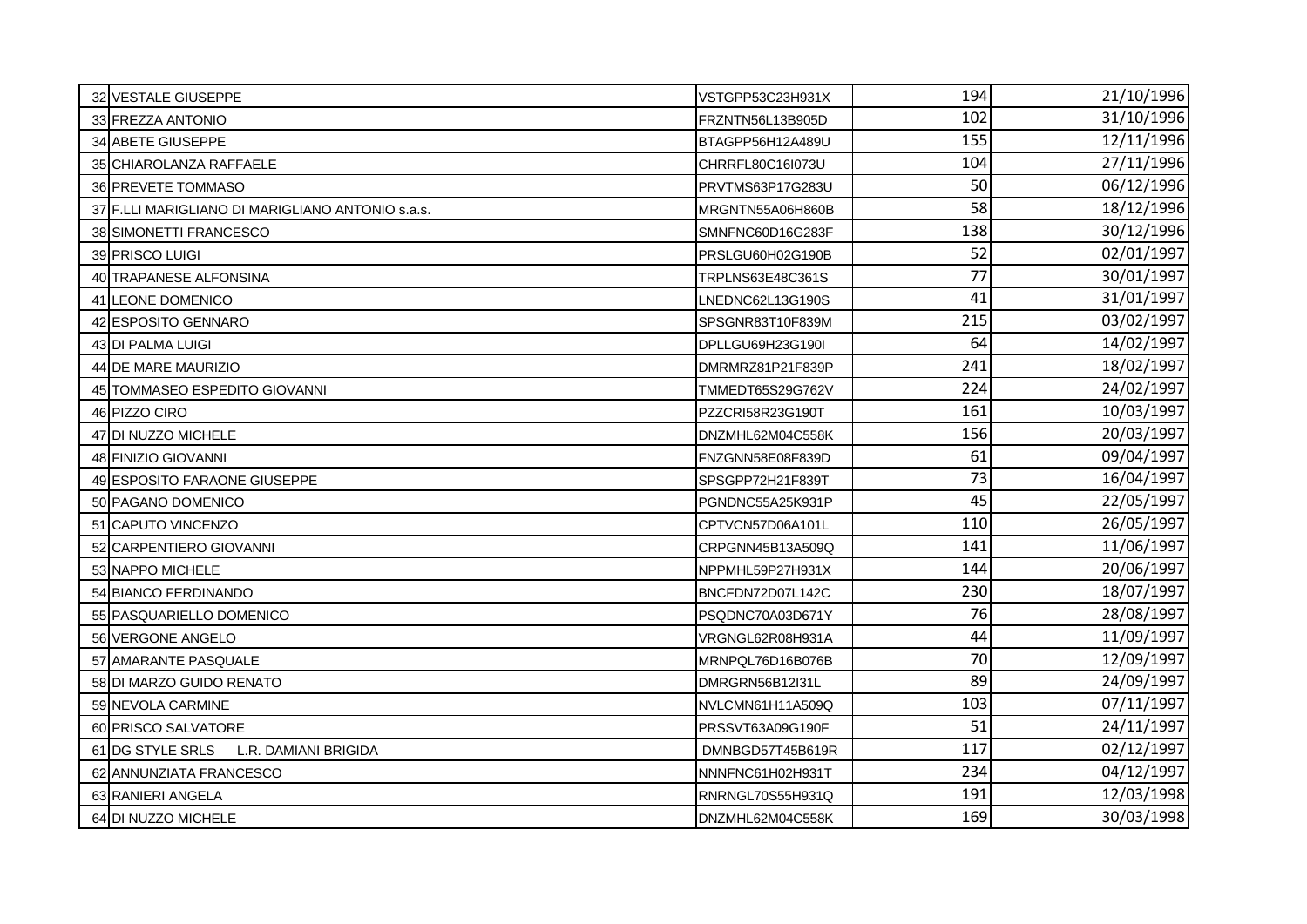| 65 MADONNA SALVATORE                             | MDNSVT74S29I234N | 163 | 07/05/1998 |
|--------------------------------------------------|------------------|-----|------------|
| 66 PERULLI GIUSEPPE                              | PRLGPP63R09G230G | 113 | 01/06/1998 |
| 67 DI MATTEO PIETRO                              | DMTPTR75R16E791Z | 123 | 20/07/1998 |
| 68 AURICCHIO FRANCESCO                           | RCCFNC98A03G813I | 173 | 07/08/1998 |
| 69 RAPICANO MARIO                                | RPCMRA61T01H692O | 37  | 22/01/1999 |
| 70 RIVETTI LORENZO                               | RVTLNZ75L14B963O | 150 | 07/04/1999 |
| 71 ESPOSITO VINCENZO                             | SPSVCN69E15F839R | 158 | 08/07/1999 |
| 72 DE CRESCENZO ALDO                             | DCRLDA82D13F839P | 137 | 27/08/1999 |
| 73 BIANCO FERDINANDO                             | BNCFDN72D07L142C | 231 | 01/09/1999 |
| 74 IANNUZZI ANNA                                 | NNZNNA60L65A489J | 119 | 02/09/1999 |
| 75 DEL PRETE LUIGI                               | DLPLGU77S08F839O | 126 | 27/10/1999 |
| 76 CALDARELLI GIUSEPPE                           | CLDGPP67R10G190R | 235 | 26/01/2000 |
| 77 SARDO RITA                                    | SRDRTI68B45G230A | 147 | 08/02/2000 |
| 78 BARRA FELICE                                  | BRRFLC82E19B759C | 177 | 21/06/2000 |
| 79 MANCANO FRANCESCO                             | MNCFCN57C23C929N | 214 | 10/08/2000 |
| 80 MIRANDA LUIGI                                 | MRNLGU60B22L142N | 242 | 16/08/2000 |
| 81 TROISE ANNAMARIA                              | TRSNMR50T44A509J | 175 | 28/08/2000 |
| 82 URRARO FRANCESCO                              | RRRFNC60S13H931W | 184 | 28/08/2000 |
| 83 TRANCONE PATRIZIO                             | TRNPRZ80M24F839N | 36  | 29/08/2000 |
| 84 FIORE PAOLO                                   | FRIPLA80M22F839E | 65  | 20/10/2000 |
| 85 DE SIMONE ACHILLE                             | DSMCLL78S23A509K | 80  | 20/10/2000 |
| 86 F.LLI MARIGLIANO DI MARIGLIANO ANTONIO s.a.s. | MRGNTN55A06H860B | 57  | 03/11/2000 |
| 87 NAPPO ERASMO                                  | NPPRSM63T24H931X | 196 | 21/11/2000 |
| 88 DEL PRETE LUIGI                               | DLPLGU77S08F839O | 125 | 06/12/2000 |
| 89 D'AVINO TOMMASO                               | 08021161214      | 202 | 06/12/2000 |
| 90 GIACOMETTI MICHELINA                          | GCMMHL62E59G190N | 121 | 08/01/2001 |
| 91 SILVESTRI LUIGI                               | SLVLGU65C07F839N | 75  | 09/01/2001 |
| 92 TALIA LUIGI                                   | TLALGU91P01G813A | 133 | 24/01/2001 |
| 93 DE CICCO GIUSEPPINA                           | DCCGPP56A64F839R | 211 | 02/02/2001 |
| 94 VITALE VINCENZO                               | VTLVCN89E29A509K | 84  | 14/06/2001 |
| 95 VESTALE GIUSEPPE                              | VSTGPP53C23H931X | 195 | 30/08/2001 |
| 96 AURICCHIO CARLA                               | RCCCRL75L59G813R | 139 | 05/10/2001 |
| 97 LOMBARDI GIOVANNI                             | LMBGNN64C29E791C | 209 | 08/10/2001 |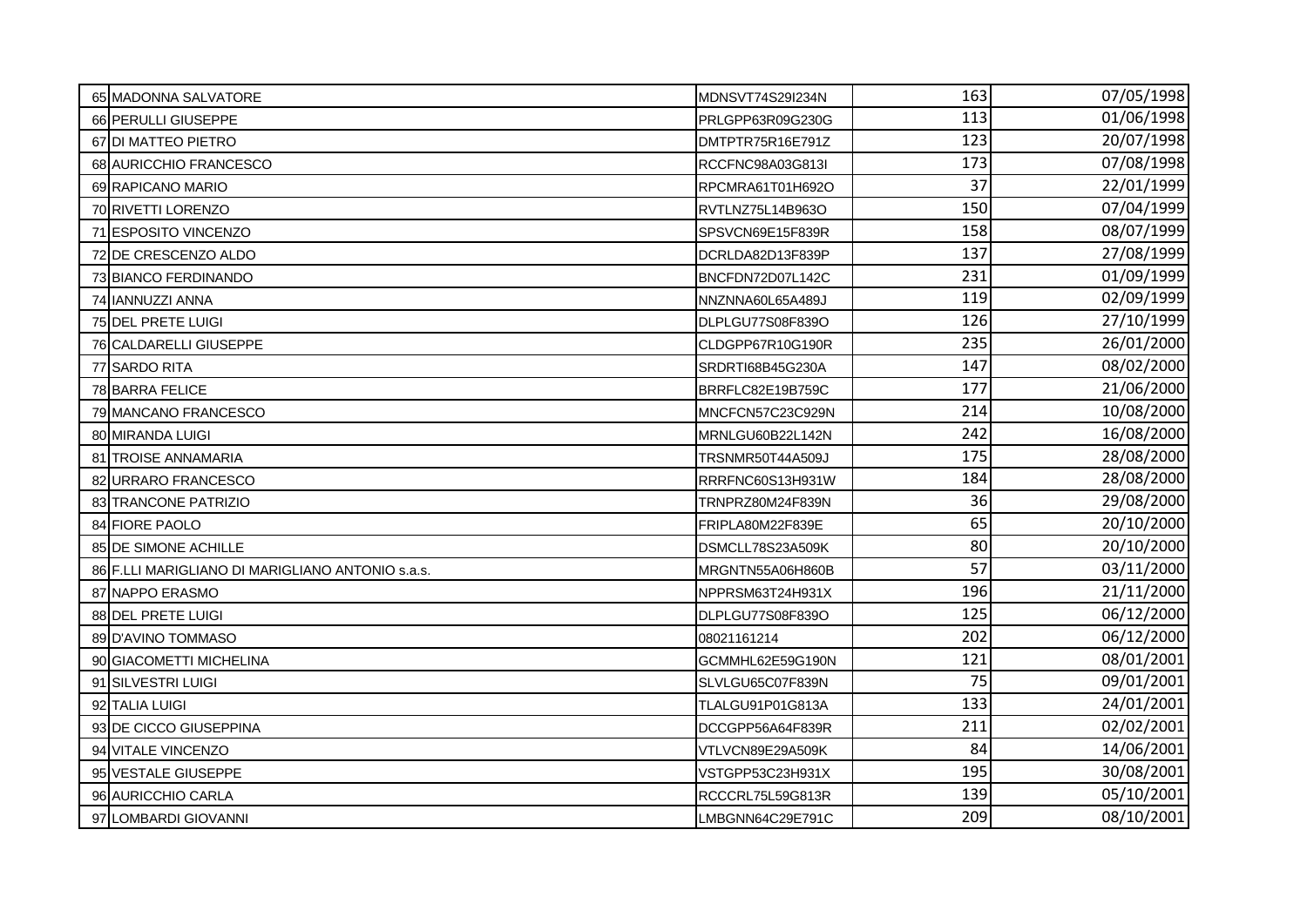| 98 BRUNO GENEROSO<br><b>IN ATTESA DI VERIFICA</b>                          | BRNGRS61R21F912X  | 223  | 09/10/2001 |
|----------------------------------------------------------------------------|-------------------|------|------------|
| 99 GIUGLIANO GIUSEPPE                                                      | GGLGPP96C18G813E  | 245  | 16/10/2001 |
| 100 FERRUCCIO BRUNO                                                        | FRRBRN76E24F839V  | 71   | 18/10/2001 |
| 101 NAPPO ERASMO                                                           | NPPRSM63T24H931X  | 197  | 07/11/2001 |
| 102 CIOFFI ROSARIO                                                         | CFFRSR95T11E791K  | 160  | 14/11/2001 |
| 103 GIUGLIANO GIUSEPPE                                                     | GGLGPP96C18G813E  | 244  | 11/12/2001 |
| 104 ZANNI CONCETTA                                                         | ZNNCCT67E41L083O  | 149  | 14/12/2001 |
| 105 AURICCHIO CARLA                                                        | RCCCRL75L59G813R  | 74   | 27/12/2001 |
| 106 ANGELINO PAOLO                                                         | NGLPLA73C20B371O  | 171  | 27/12/2001 |
| 107 NOCERINO MASSIMO                                                       | NCRMSM68R22F839W  | 91   | 12/03/2002 |
| 108 RUGGIERO SERGIO                                                        | RGGSRG82B14F912U  | 53   | 16/04/2002 |
| 109 DI NUZZO MICHELE                                                       | DNZMHL62M04C558K  | 170  | 11/06/2002 |
| 110 PIZZA MICHELE                                                          | PZZMHL57L09B997C  | 49   | 05/07/2002 |
| 111 GRASSO CORRADO                                                         | GRSCRD61D21L739E  | 1/A  | 05/07/2002 |
| 112 TOMMASEO ESPEDITO GIOVANNI                                             | TMMEDT65S29G762V  | 225  | 17/07/2002 |
| 113 PANZA CIRO                                                             | PNZCRI73A18A455V  | 219  | 23/07/2002 |
| 114 STABILE GENNARO                                                        | STBGNR76P10F839U  | 38   | 03/10/2002 |
| 115 MARZANO GENNARO                                                        | MRZGNR69M29F839G  | 218  | 29/10/2002 |
| 116 CORVINO SERGIO                                                         | CRVSRG75C31F839M  | 182  | 31/10/2002 |
| 117 DE LUCA AGOSTINO                                                       | DLCGTN74R19H860K  | 153  | 14/11/2002 |
| 118 CALZIFICIO "SOLE LUNA SAS" DI MODANO DANIEL                            | MDNDNL77B17Z614L  | 174  | 17/02/2003 |
| 119 DEL PRETE AGOSTINO                                                     | DLPGTN87C11F839E  | 43   | 21/03/2003 |
| 120 PUCA PASQUALE                                                          | PCUPQL71R29Z112D  | 68   | 08/07/2003 |
| 121 BONAVITA ANTONIO                                                       | BNVNTN75L11F839I  | 148  | 22/08/2003 |
| 122 PRISCO ANTONIO                                                         | PRSNTN55M03G283L  | 100  | 30/09/2003 |
| 123 PUCA CIRO                                                              | PCUCRI97D27M259J  | 67   | 01/10/2003 |
| 124 CAPPIELLO ROSANNA                                                      | CPPRNN66B52Z114J  | 142  | 02/10/2003 |
| 125 SANTORELLI PIETRO                                                      | SNTPTR63E25G283X  | 226  | 02/10/2003 |
| 126 BILOTTA SABATINO                                                       | BLTSTN61M08A509B  | 131  | 07/10/2003 |
| 127 AURORA SNC DI ROTONDO GIUSEPPE E VALENTINO FRANCESCO                   | 03683320711       | 134  | 07/10/2003 |
| 128 ROMANO CARMINE                                                         | RMNCMN81D23F839B  | 221  | 07/10/2003 |
| 129 BUONONATO ANTONELLA                                                    | BNNNNNL75B43B371V | 145  | 10/10/2003 |
| 130 G.M. SOCIETA A RESPONSABILITA LIMITATA SEMPLIFICATA L.R. UZZO GIUSEPPE | 07393741215       | 34/B | 05/11/2003 |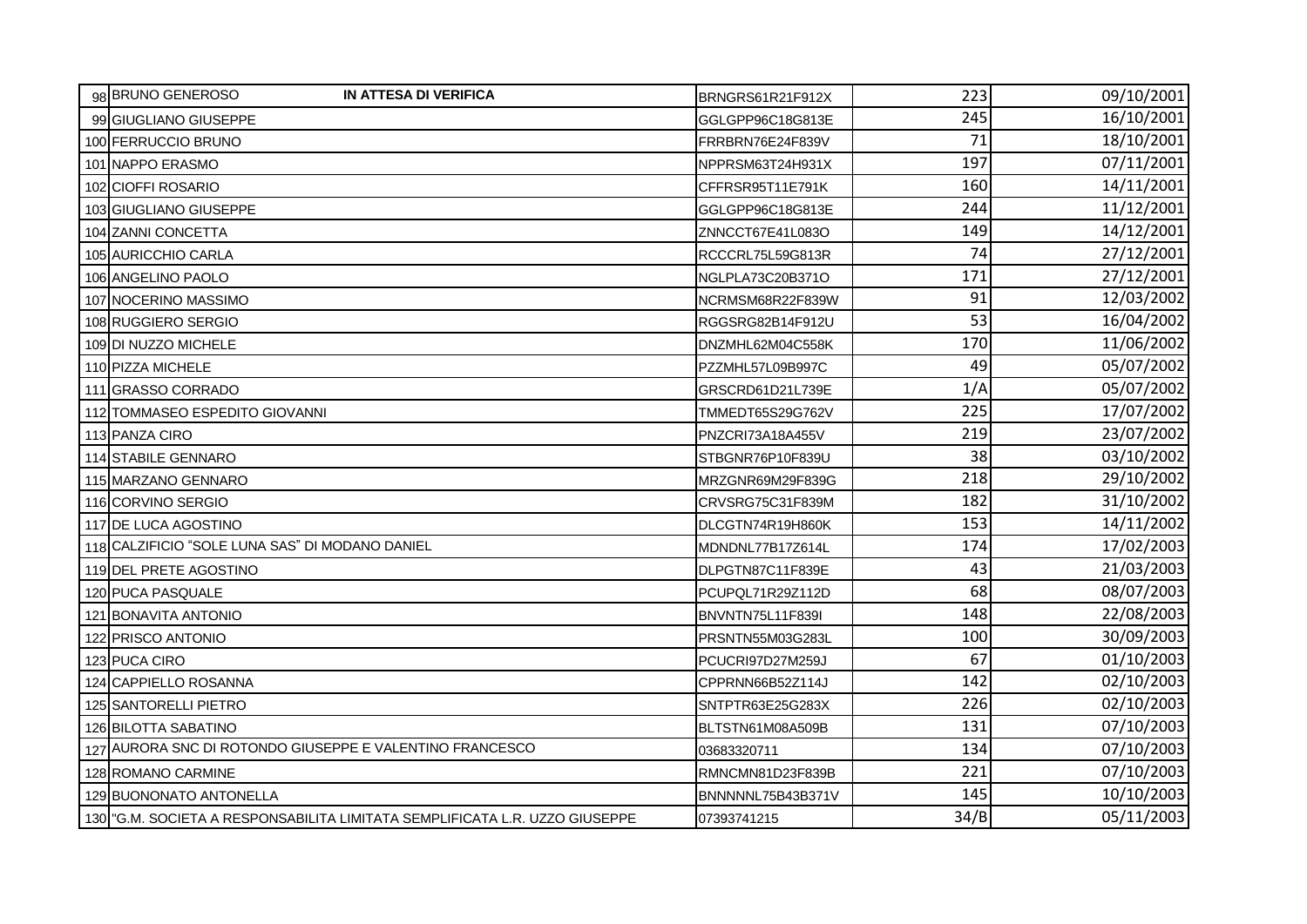| 131   "G.M. SOCIETA A RESPONSABILITA LIMITATA SEMPLIFICATA L.R. UZZO GIUSEPPE | 07393741215      | 168  | 11/11/2003 |
|-------------------------------------------------------------------------------|------------------|------|------------|
| 132 ESPOSITO FARAONE GIUSEPPE                                                 | SPSGPP72H21F839T | 72   | 08/03/2004 |
| 133 LAURIA ANTONIETTA                                                         | LRANNT62A65F839D | 124  | 12/11/2004 |
| 134 ESPOSITO VINCENZO                                                         | SPSVCN69E15F839R | 167  | 25/03/2005 |
| 135 F.LLI MARIGLIANO DI MARIGLIANO ANTONIO s.a.s.                             | MRGNTN55A06H860B | 56   | 26/10/2005 |
| 136 SCHIAVONE NICOLA                                                          | SCHNCL93D14F839T | 239  | 12/05/2006 |
| 137 SOC. F.LLI BUONAIUTO SNC DI BUONAIUTO SEBASTIANO E C.                     | 02745950648      | 34/C | 24/09/2007 |
| 138 ANTIGNANI LUIGI                                                           | NTGLGU81A13F924K | 82   | 13/11/2007 |
| 139 NAPPO MICHELE                                                             | NPPMHL59P27H931X | 143  | 15/11/2007 |
| 140 GAMBUTI RAFFAELE                                                          | GMBRFL71P02F839M | 222  | 21/05/2008 |
| 141 NUZZO GIOVANNI PIERO                                                      | NZZGNN74R01B963P | 179  | 03/06/2008 |
| 142 CHIAROLANZA RAFFAELE                                                      | CHRRFL80C16l073U | 105  | 09/07/2008 |
| 143 RAINONE FELICE                                                            | RNNFLC93E08H931F | 176  | 15/12/2008 |
| 144 CHIAROLANZA NICOLA                                                        | CHRNCL67C29H931A | 93   | 24/04/2009 |
| 145 QAMAR UL ZAMAN                                                            | QMRLMN76A09Z236F | 74   | 08/06/2009 |
| 146 PAGANO CARLO                                                              | PGNCRL92P17F912W | 114  | 08/06/2009 |
| 147 PESCA GIANMARCO                                                           | PSCGMR99R16I805F | 111  | 18/01/2010 |
| 148 MAZZOCCHI ARTURO BIAGIO                                                   | MZZRRB84T14H931O | 213  | 18/01/2010 |
| 149 GENTILE GIUSEPPE                                                          | GNTGPP92D13E791E | 190  | 15/03/2010 |
| 150 PRISCO FERDINANDO<br><b>DEL 1960</b>                                      | PRSFDN60B13G190S | 151  | 27/07/2010 |
| 151 CUOMO PATRIZIA                                                            | CMUPRZ71A50F839Y | 54   | 13/01/2011 |
| 152 PROTA ANTONIO                                                             | PRTNTN78T25F839U | 79   | 13/01/2011 |
| 153 AVERSANO ANTONIO                                                          | VRSNTN87A06A512K | 246  | 18/11/2011 |
| 154 RUSSO EDUARDO                                                             | RSSDRD67R25F839P | 233  | 23/07/2012 |
| 155 MANCANO FRANCESCO                                                         | MNCFCN57C23C929N | 180  | 20/09/2012 |
| 156 DE MATTIA PIETRO                                                          | DMTPTR65C01H733I | 198  | 06/02/2013 |
| 157 PESCE ANTONIO                                                             | PSCNTN71B20G999O | 205  | 05/08/2013 |
| 158 PIZZA ANTONIO                                                             | PZZNTN89D20A509H | 199  | 06/12/2013 |
| 159 PIZZA RENATO                                                              | PZZTNT63P09B997P | 135  | 10/03/2014 |
| 160 STABILE ANGELO                                                            | STBNGL70E21F839Q | 116  | 11/04/2014 |
| 161 INNOCENTE GIUSEPPE                                                        | NNCGPP63R17A509K |      | 28/04/2014 |
| 162 DE MATTIA MARIA                                                           | DMTMRA64R57I357J | 228  | 05/05/2014 |
| 163 MEDICI EDMONDO                                                            | MDCDND81S16L259M | 118  | 06/05/2014 |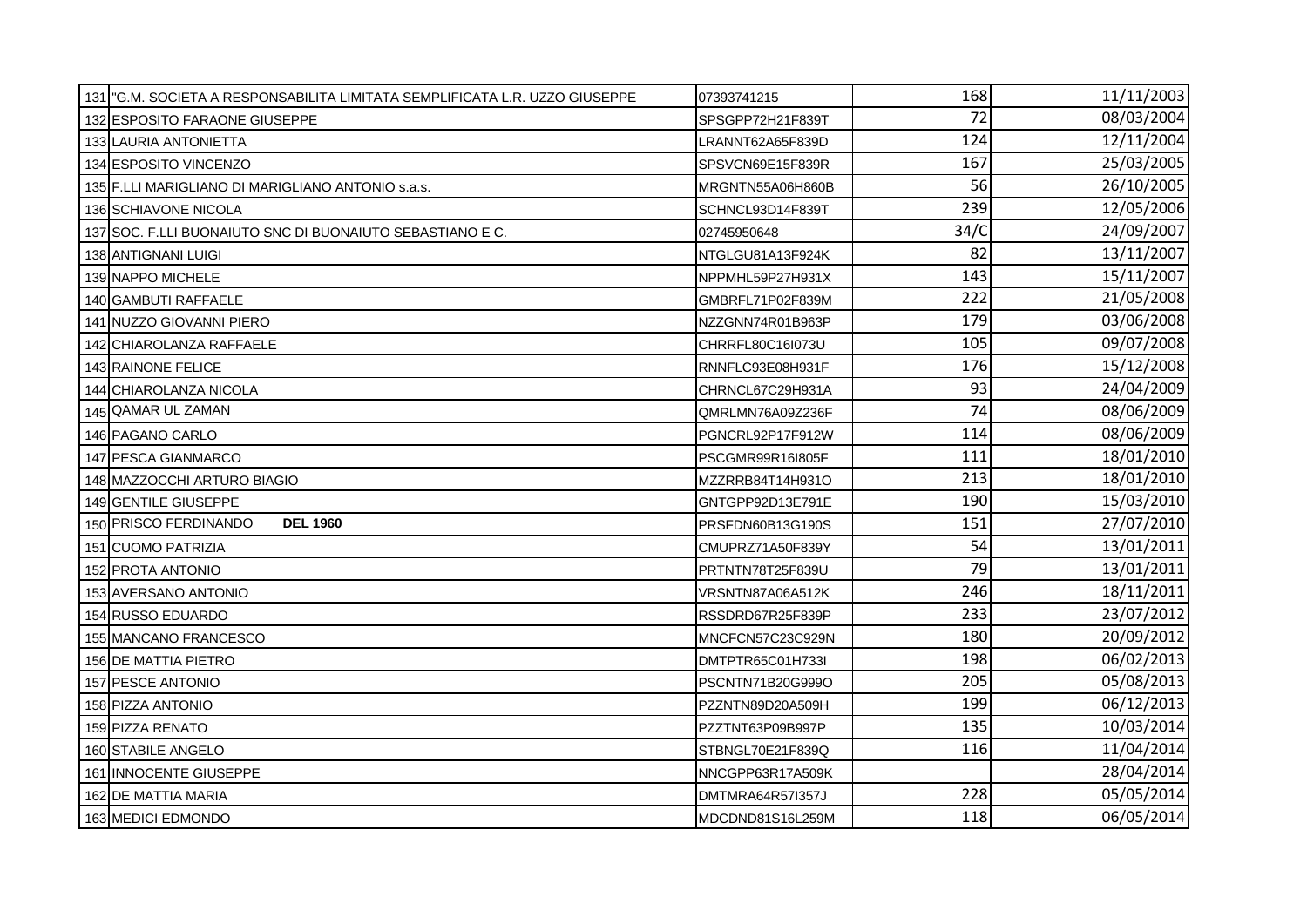| 164 PUCA CIRO                                                              | PCUCRI97D27M259J | 66  | 07/05/2014 |
|----------------------------------------------------------------------------|------------------|-----|------------|
| 165 NUNZIATA MICHELE<br><b>DEL 1975</b>                                    | NNZMHL75P03H860F | 165 | 08/05/2014 |
| 166 ROMANO CARMINE                                                         | RMNCMN81D23F839B | 220 | 17/07/2014 |
| 167 AGA SRL L.R. STABILE ANTONIETTA                                        | STBNNT80P54F839L | 48  | 23/03/2015 |
| 168 VIGLIOTTI CARMINANTONIO                                                | VGLCMN87B19H834J | 60  | 22/05/2015 |
| 169 MARIGLIANO DOMENICO SALVATORE                                          | MRGDNC63L04H860J | 59  | 21/10/2015 |
| 170 AURICCHIO FRANCESCO                                                    | RCCFNC98A03G813I | 140 | 11/05/2016 |
| 171 ASCOLESE DOMENICO                                                      | SCLDNC55S09E027O | 86  | 24/05/2016 |
| 172 DE CICCO GIUSEPPINA                                                    | DCCGPP56A64F839R | 212 | 24/05/2016 |
| 173 FIORE PAOLO                                                            | FRIPLA80M22F839E | 223 | 24/05/2016 |
| 174 DITTA CARLOTTA SAS DI RANIERI MICHELINA                                | 03626131217      | 237 | 11/10/2016 |
| 175 I IOVINO BATTISTA                                                      | VNIBTS62D20G283Y | 183 | 28/03/2017 |
| 176 NUNZIATA MICHELE<br><b>DEL 1964</b>                                    | NNZMHL64D24G190T | 97  | 08/09/2017 |
| 177 TOMMASEO ESPEDITO GIOVANNI                                             | TMMEDT65S29G762V | 189 | 26/09/2017 |
| 178 NUNZIATA MICHELE<br><b>DEL 1964</b>                                    | NNZMHL64D24G190T | 98  | 17/10/2017 |
| 179 AGA SRL L.R. STABILE ANTONIETTA                                        | STBNNT80P54F839L | 55  | 13/04/2018 |
| 180 NAPPO GIUSEPPE                                                         | NPPGPP64C17G190Q | 42  | 23/04/2018 |
| 181 STABILE ANTONIETTA                                                     | STBNNT80P54F839L | 101 | 16/11/2018 |
| 182 ACUNZO ANTONIO                                                         | CNZNTN72D25G813Z | 206 | 05/05/2019 |
| 183 IOVINO GENNARO                                                         | VNIGNR84L23H860Y | 127 | 23/07/2019 |
| 184 ROSANIA GIOVANNI                                                       | RSNGNN63L10B997B | 105 | 25/07/2019 |
| 185 AMBROSIO SERGIO                                                        | MBRSRG73L29F839Y | 247 | 04/07/2011 |
| 186 TOZZA ENRICO                                                           | TZZNRC73H04A509J | 162 | 10/102017  |
| 187 AMBROSIO SERGIO                                                        | MBRSRG73L29F839Y | 210 | 15/03/2005 |
| 188 TESTA SALVATORE                                                        | TSTSVT75M25F839O | 181 | 23/102018  |
| 189 G.M. SOCIETA A RESPONSABILITA LIMITATA SEMPLIFICATA L.R. UZZO GIUSEPPE | 07393741215      |     |            |
| 190 ABETE RAFFAELE                                                         | BTARFL66S04A489L |     |            |
| <b>ACQUAVIVA FRANCESCO</b><br>191                                          | CQVFNC73L01G190U |     |            |
| 192 ALTRUDA CIRO                                                           | LTRCRI84P09F839O |     |            |
| <b>REVOCATO</b><br>193 AMBROSIO ANTONIO                                    | MBRNTN63E19F839I |     |            |
| 194 AMBROSIO GIUSEPPE                                                      | MBRGPP64R22H931M |     |            |
| 195 AMBROSIO RAFFAELE<br><b>REVOCATO</b>                                   | MBRRFL76M03G813T |     |            |
| 196 ASCOLESE ANGELO SALVATORE                                              | SCLNLS60M12H860V |     |            |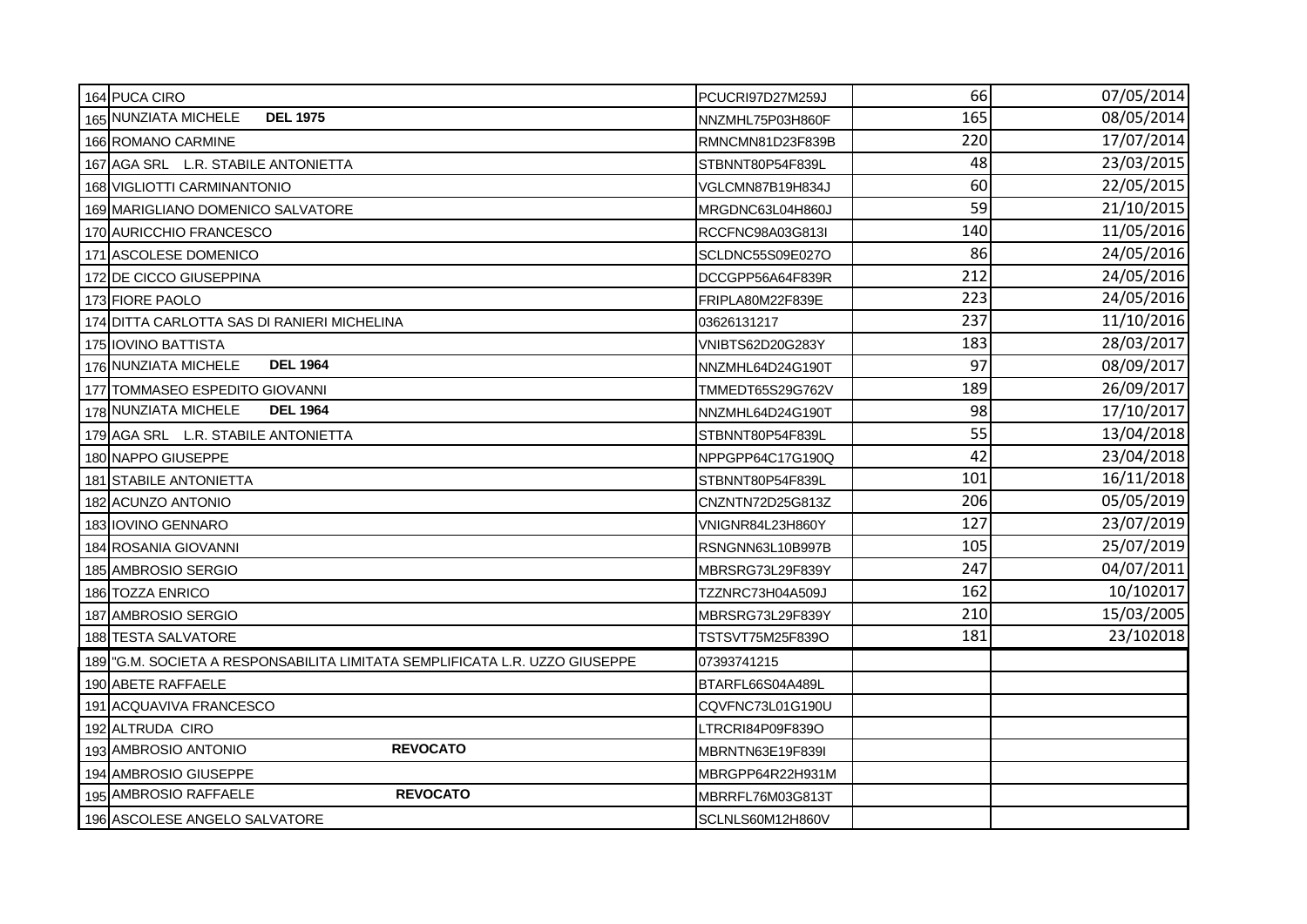| 197 BUONAUGURIO GIUSEPPE<br><b>REVOCATO</b>                              | BNGGPP54C24F839D |
|--------------------------------------------------------------------------|------------------|
| 198 CALVANESE FRANCESCO<br><b>REVOCATO</b>                               | CLVFNC49E31I307L |
| 199 CAMPO PASQUALE                                                       | CMPPQL83D14F839J |
| 200 CANDELMO ANNAMARIA                                                   | CNDNMR69B45A509S |
| <b>AVVIO PROC. PER REVOCA</b><br>201 CARBONE ANGELO                      | CRBNGL57E19G190Y |
| 202 CASILLO ANTONIO                                                      | CSLNTN63S23H931H |
| 203 CITARELLI ALESSANDRO                                                 | CTRLSN82M10F839B |
| 204 CUOFANO ETTORE - C.R. GROUP S.R.L.<br><b>NUOVO</b>                   | CCCGNR70P19A509B |
| 205 DE LUCA GIUSEPPINA                                                   | DLCGPP86B63C495O |
| <b>REVOCATO</b><br>206 DE LUCIA ANGELO                                   | DLCNGL73P29I233B |
| 207 DE MATTIA GENEROSO                                                   | DMTGRS70P17H733H |
| 208 DE MATTIA GENEROSO                                                   | DMTGRS70P17H733H |
| 209 DE MATTIA PIETRO                                                     | DMTPTR65C01H733I |
| 210 DE MATTIA PIETRO                                                     | DMTPTR65C01H733I |
| 211 DE ROSA SALVATORE                                                    | DRSSVT55E01F839C |
| 212 DELLA VENTURA VINCENZO                                               | DLLVCN84S19E791S |
| <b>REVOCATO</b><br>213 DRESS WELL SAS LEG. RAP. DE RENZI MARCO           | DRNMRC87C25A509Q |
| 214 FERRANTE ANTONIO                                                     | FRRNTN71T09H931G |
| 215 FERRUCCIO BRUNO                                                      | FRRBRN76E24F839V |
| 216 GENOVESE ALESSANDRO                                                  | GNVLSN84C15H703R |
| <b>REVOCATO</b><br>217 GIARDINO SABATO                                   | GRDSBT54H07F839T |
| 218 GIUGLIANO GIOVANNI                                                   | GGLGNN72D06G190R |
| 219 IERVOLINO ANIELLO                                                    | RVLNLL77C26F924O |
| <b>REVOCATO</b><br>220 MAHUMUD RASHAL                                    | MHMRHL87C21Z249U |
| 221 MANCANO FRANCESCO                                                    | MNCFCN57C23C929N |
| 222 MARIGLIANO MARIAROSARIA<br><b>REVOCATO</b>                           | MRGMRS73P57G190T |
| <b>REVOCATO</b><br>223 MIGLIORE VINCENZO                                 | MGLVCN76P15E791H |
| 224 MIRANDA GIUSEPPE                                                     | MRNGPP74S20B963U |
| <b>REVOCATO</b><br>225 MORELLI WALTER                                    | MRLWTR61P06A399H |
| 226 MOSCHELLA ANGIOLINA<br><b>PRODUTTORE AGRICOLO</b><br><b>DECEDUTA</b> | MSCNLN38C44C659R |
| 227 NAPPO DOMENICO                                                       | NPPDNC82D15L259R |
| <b>REVOCATO</b><br>228 NASTI MICHELE                                     | NSTMHL52D10G190C |
| 229 ONORATO FRANCESCO<br><b>REVOCATO</b>                                 | NRTFNC76S06F839U |